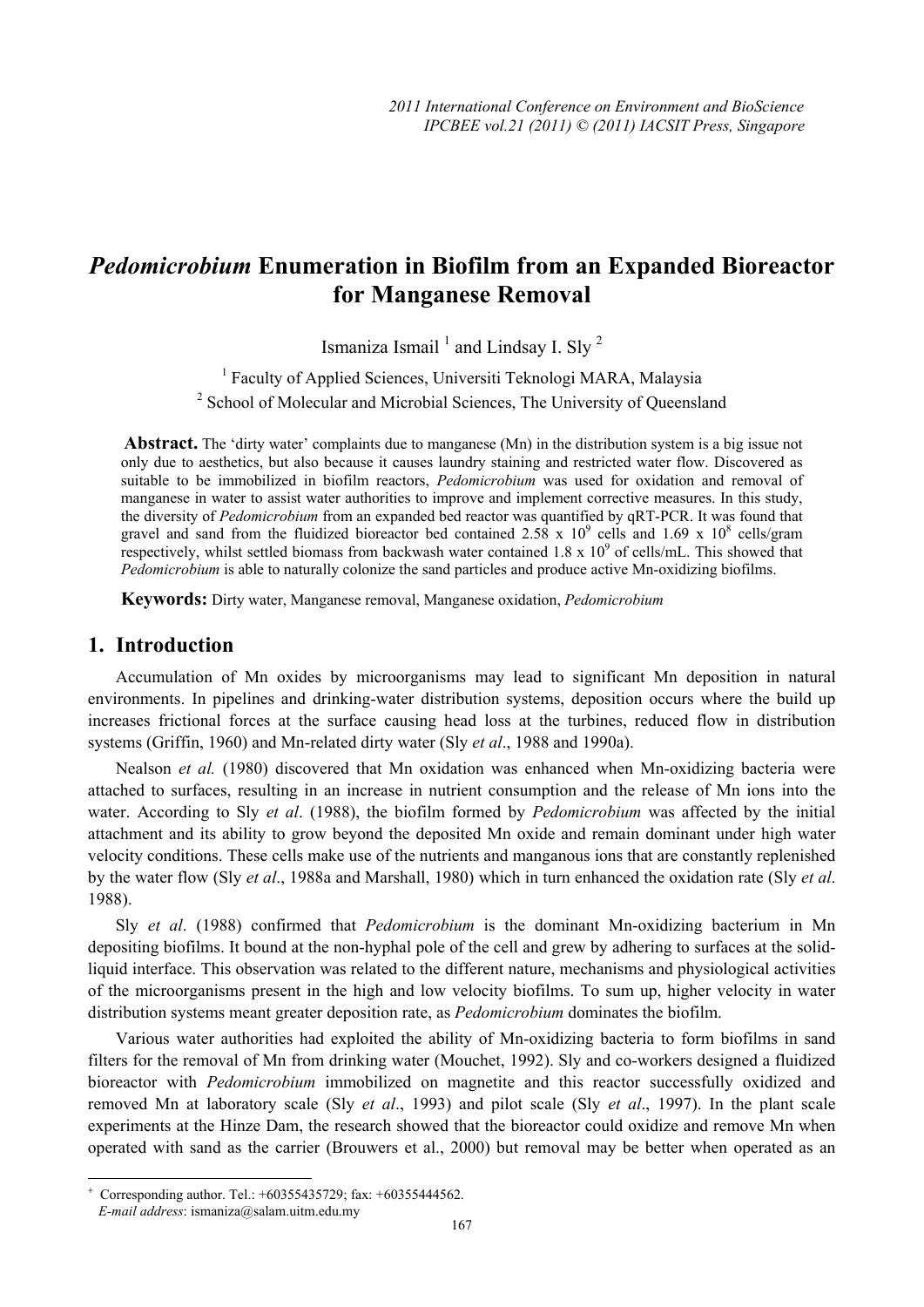expanded bed rather than as a fluidized bed. It was also discovered that *Pedomicrobium* colonized the sand particles naturally and it was not necessary to inoculate the bioreactor frequently.

This research aimed to use molecular methods to quantitate the *Pedomicrobium* in the biofilm on the sand particles and to determine diversity of bacteria and the diversity of *Pedomicrobium* in the biofilm.

# **2. Methodology**

### **2.1. Bioreactor design and operation**

A scaled-up demonstration of pilot plant based on the laboratory scale bioreactor of Sly *et al.* (1993) was constructed at Hinze Dam and was operated intermittently since 2004 in both batch and single pass continuous configuration (Fig 1). A combination of surface and bottom (hypolimnium) water was used to operate the column initially for a period of two weeks at a fluidising flow rate of less than 25-30 m/h. This served as optimal conditions for biofilm establishment, and a source for natural microorganisms including *Pedomicrobium* in the raw water.

The environmental samples taken from the bioreactor (backwash water or washwater, gravel and sand) were collected aseptically in sterile 100 ml plastic containers and transported to the laboratory within 3 hours for analysis. Washwater samples were allowed to settle and the settled biomass was used for analysis.

Detection of *Pedomicrobium* in the samples was done by DNA extraction and conventional Polymeras Chain Reaction (PCR) and Quantitative Real Time PCR (qRT-PCR) to confirm the presence of *Pedomicrobium* in the samples.

## **2.2. Quantitation of** *Pedomicrobium* **by qReal-Time PCR**

In this study, the qRT-PCR method developed by Wong (2004) was used and the results were presented as amplification curves that were used in quantitating the initial number of target templates in the samples. Due to the reciprocal relationship between the  $C_T$  value and the starting copy number of the template, the former was used for quantitation of the initial template number in the samples as it represented the PCR cycle at which an increase in fluorescence above a threshold could first be detected.

#### **2.2.1 Dilutions of the cell suspension for standard curve**

Five-fold dilutions of *Pedomicrobium* sp. ACM 3067 from 1.00 to 0.00064 was performed to determine the sensitivity of the probes and primers used and the relationship between cell number and  $C_T$  value. Samples of the dilution series were then used in direct microscopic enumeration counts and qRT-PCR to determine a standard curve and for estimation of cell numbers in the environmental samples.

## **3. Results and discussion**

#### **3.1. Direct Microscopic Enumeration Counts**

Direct microscopic enumeration counts were conducted only on the undiluted and the first three dilutions in the series (0.2, 0.04 and 0.008). *Pedomicrobium* cells in clumps were counted as individuals on the assumption that each cell contained DNA even when in a clump. The number of cells in the undiluted sample was estimated by the method developed by Wong (2004).



#### **Average cells per milliliter of undiluted sample (from microscopic enumeration):-**

 $=$  (Cells per mL in dilution 0.2, 0.04 and 0.008) / 3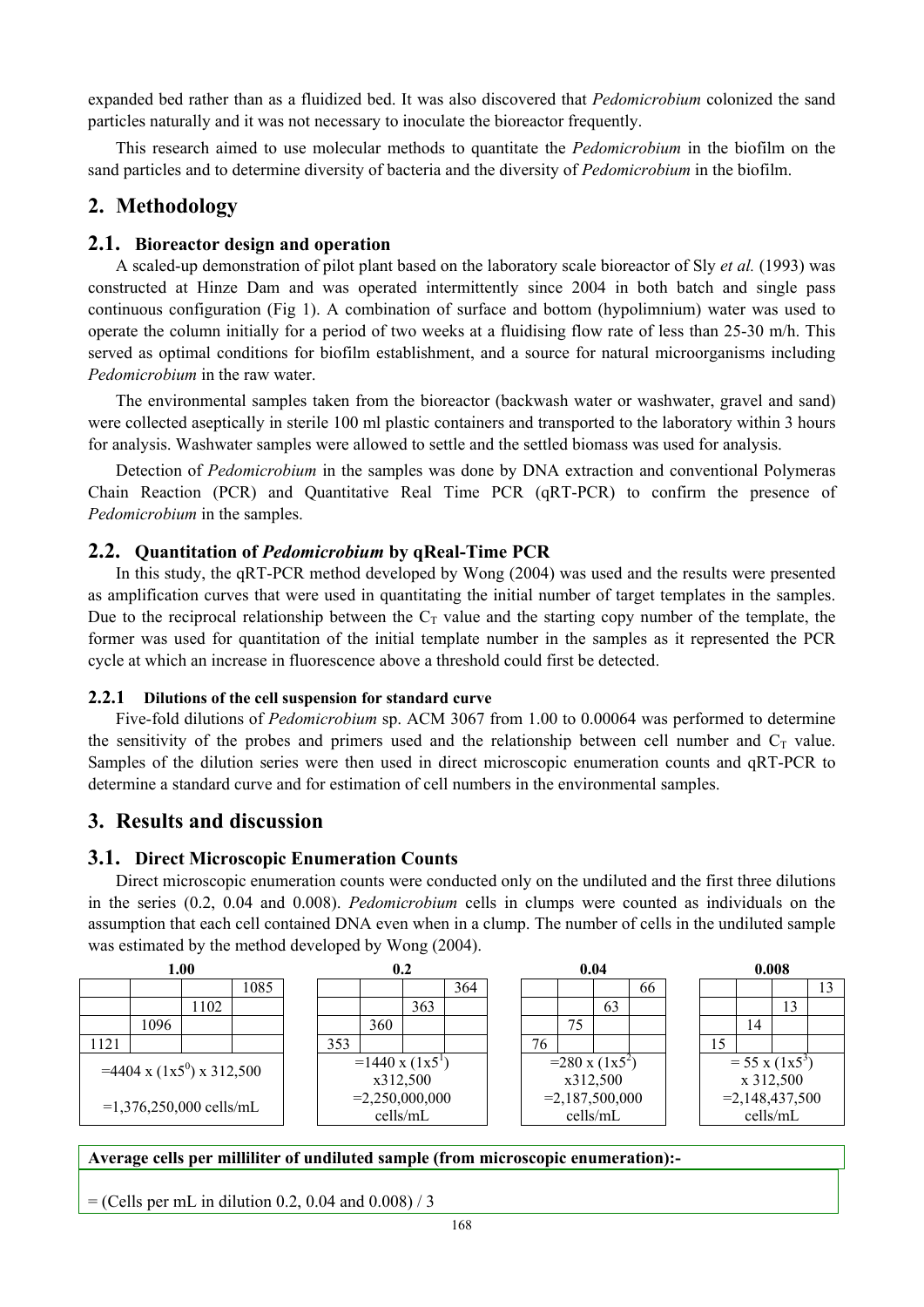$= (2,250,000,000 + 2,187,500,000 + 2,148,437,500) / 3$  $= 2,195,312,500$  cells/mL

**Note:** Cells per mL in dilution 1.00 was omitted as the value varied significantly from the figures obtained in the cell count of other dilutions, possibly due to clumping.

As 5 μl of template was used in each five-fold dilution for qRT-PCR, the number of cells per reaction was calculated using the following formula:-

Cells per reaction = 
$$
\frac{\text{Average cells per mL x 5 }\mu\text{I}}{1000 \mu\text{I}}
$$

Based on the results of number of cells present in the standard 1.00, the number of cells in all dilutions was estimated by dividing by the dilution factor. The expected numbers of cells present in each dilution over the different dilutions are summarized in Table 1.

Table 1: Expected Number of Cells per 25 μl Reaction Estimated from Direct Microscopic Enumeration Counts

| <b>Dilution</b>                   | Cells per 25 µl<br>reaction (estimated) | Cells per 25 µl<br>reaction (actual) |
|-----------------------------------|-----------------------------------------|--------------------------------------|
| $1.00~(1/5^0)$                    | 10,976,563                              | 10,976,563                           |
| $0.2~(1/5^{-1})$                  | 2,195,313                               | 2,250,000                            |
| $0.04~(1/5^{-2})$                 | 439,063                                 | 437,500                              |
| $0.008~(1/5^{-3})$                | 87,813                                  | 85,938                               |
| $0.0016~(1/5^{-1})$               | 17,563                                  |                                      |
| $0.00032~(1/5^{-5})$              | 3513                                    |                                      |
| $0.00064~(1/5^{-6})$              | 703                                     |                                      |
| $0.0000128~(1/5^{-7})$            | 141                                     |                                      |
| $0.00000256$ (1/5 <sup>-8</sup> ) | 28                                      |                                      |
| $0.000000512(1/5^{9})$            | 6                                       |                                      |
| $0.000000102$ $(1/5^{-10})$       |                                         |                                      |

#### **3.2.** *Pedomicrobium* **enumeration environmental samples**

It was observed that the amplification curves of environmental samples occurred within those of the dilution series (as shown in Fig 1), thus dilution of the environmental samples was not required. The lower  $C_T$  value of the standard 1.00 indicated the higher amount of template present, which meant that the sooner the threshold level was reached for the assay to generate a particular amount of PCR products or fluorescence.



Fig. 1: Plot of environmental sample  $C_T$  values that fall within the  $C_T$  values of standard dilutions.

Fig.2 revealed that the plots of  $C_T$  values against log of the estimated bacterial number and against log of the actual bacterial number respectively. The graphs were quite similar except for the slope, which meant that either graph can be used for enumeration. The  $R^2$  values for the two were 0.992138 and 0.993265.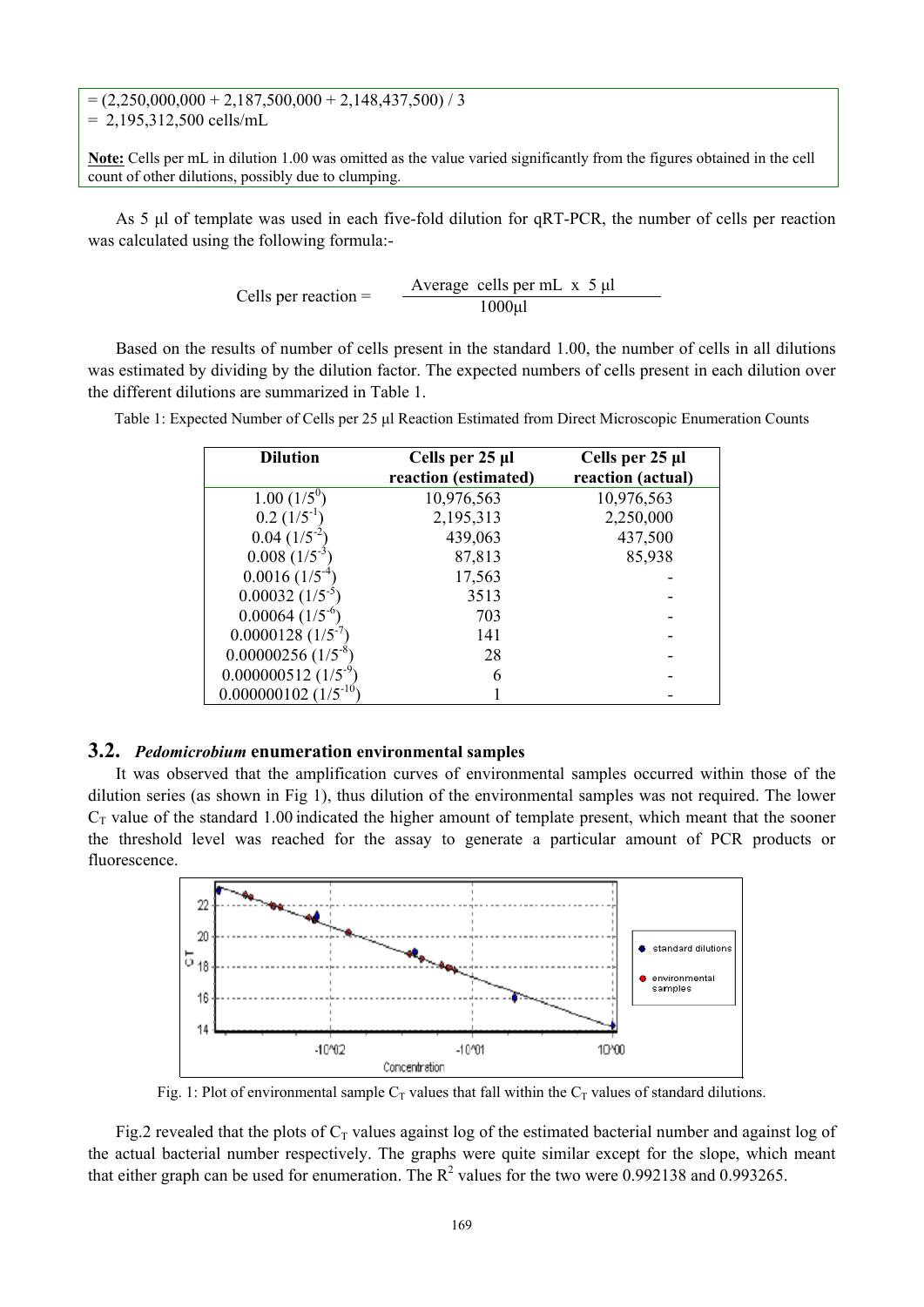

Fig. 2: Standard curve of threshold cycle versus log of estimated and actual bacterial number (standard 1.00 to dilution 0.0016)

There was a variation between replicates in both standard dilutions and environmental samples despite the same volumes of 5 μl being used, but generally replicates showed good reproducibility. An explanation to this lies in the clumping nature of *Pedomicrobium* besides operator error.

By substituting the  $C_T$  values of environmental samples into the equation, the cell numbers per reaction could be calculated as per Table 2.

Table 2: Calculation of cell numbers in environmental samples

|                  | $= -3.257x + 14.132$                            |
|------------------|-------------------------------------------------|
|                  | Log bacteria no. = $-3.257 \times C_T + 14.132$ |
| Bacteria no. $=$ | $10^{-0.3257 \text{ x }CT+14.132}$              |

| <b>Washwater (average)</b>                      | Gravel                                             | Sand                                          |
|-------------------------------------------------|----------------------------------------------------|-----------------------------------------------|
| No. of bacteria per reaction                    | $= 10^{-0.3257 \times CT + 14.132}$                |                                               |
|                                                 | $= 10^{-0.3257 \times 18.48 + 14.132}$             | $= 10^{-0.3257 \times 22.12 + 14.132}$        |
| $= 35,984,626$ cells per 5 µl                   | $= 129,737,044$ cells per 5 µl                     | $= 8,462,837$ cells per 5 µl                  |
| $\therefore$ 7,196,925 cells per 1 µl           | $\therefore$ 25,947,408 cells per 1 µl             | $\therefore$ 1,692,567 cells per 1 µl         |
| Cells per 1 ml of DNA sample                    | $=$ Eluted amount x cells per 1 $\mu$ <sup>*</sup> |                                               |
| $= (50 \mu 1 \times 7, 196, 925 \text{ cells})$ | $= (50 \mu 1 \times 25,947,408 \text{ cells})$     | $= (50 \mu 1 \times 1,692,567 \text{ cells})$ |
| $= 3.6 \times 10^8$ cells in 200 µl of          | $= 1.29 \times 10^{9}$ cells in 500 mg of          | $= 8.46 \times 10^{7}$ cells in 500 mg of     |
| settled biomass of washwater                    | gravel sample                                      | sand sample                                   |

 $\hat{ }$  5 μl of extracted DNA was used per reaction

1 ml of extracted DNA was eluted out into 50μl of DES.

From the results, it can be seen that all the samples from the bioreactor had high numbers of *Pedomicrobium* cells indicating that *Pedomicrobium* had become established in the biofilm. The settled biomass in the washwater samples contained 1.8 x  $10^9$  per mL of settled biomass, obtained by backwashing the sand and gravel at a water velocity of 70 m/hour. The gravel and sand samples contained approximately 2.58 x 10<sup>9</sup> cells and 1.69 x 10<sup>8</sup> cells per gram. This correlated well with the visual observation that showed more biofilm on the gravel than on the sand particles, although the sand had a higher surface area. This result may be explained by the gravel being in the bottom of the reactor and potentially having access to more nutrients than the sand above. However, it is more likely due to collisions of the sand particles and the biofilm having less protection from abrasion.

The number of *Pedomicrobium* detected on sand particles was higher than the results obtained by Wong (2004) which was  $3.5 \times 10^6$  cells per mL of sand. These results indicated that *Pedomicrobium* was able to naturally colonize sand and gravel in the bioreactor and form effective Mn-removing biofilm.

## **4. Conclusion**